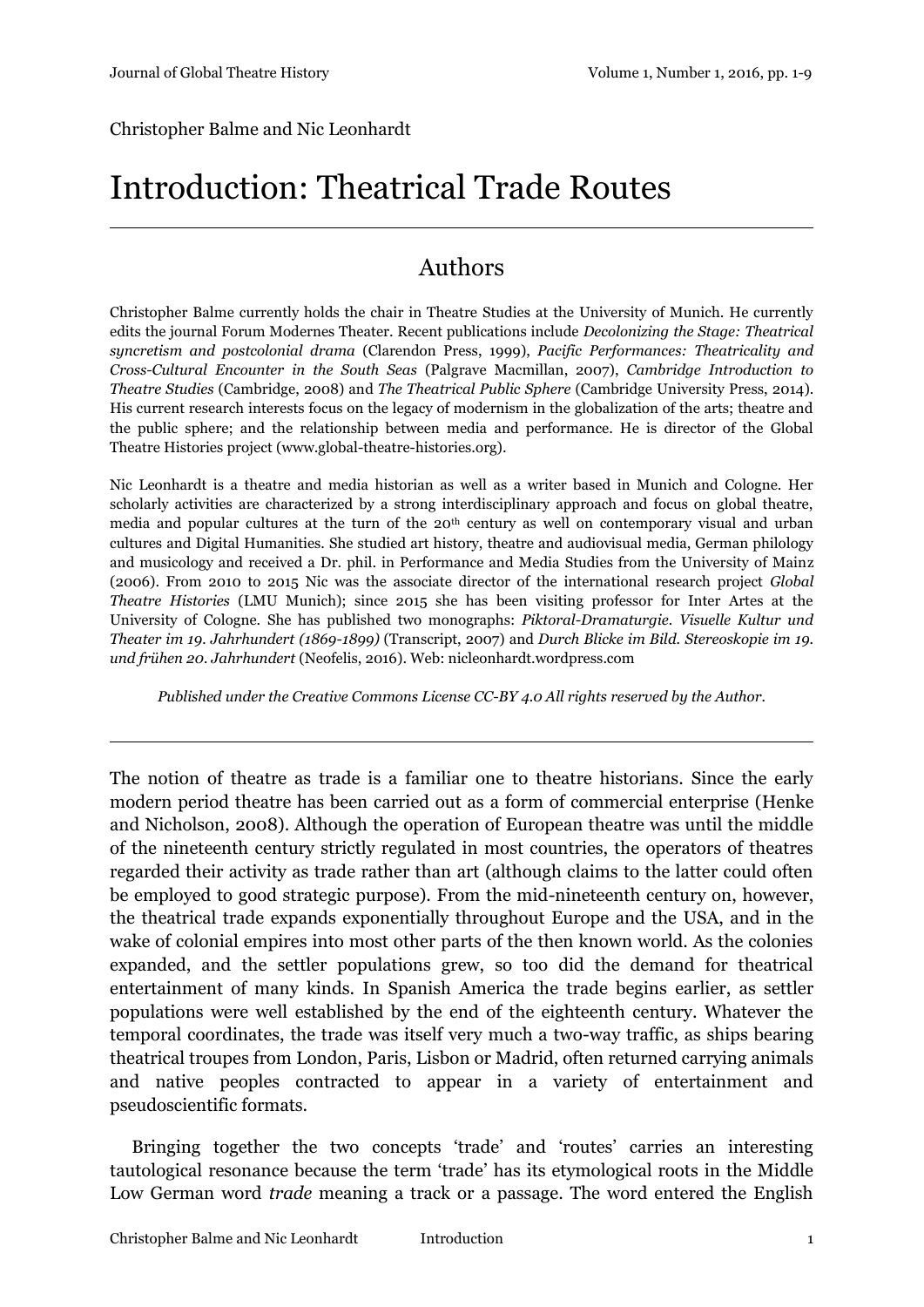language probably in the fourteenth century via Hanseatic 'traders' where, according to the *Oxford English Dictionary*, it denoted a nautical term for the 'course or track' of a ship. It is not until the sixteenth century that the contemporary understanding of trade as a profession or commerce with its concomitant verb form became established. 'To trade' meant therefore almost invariably to move from one place to another along established, and sometimes lesser known, 'trades', to enable commerce to take place. Following this historical etymology 'theatrical trade routes' emerge roughly congruent to the semantic shift of the word 'trade' as it comes to designate a livelihood or form commerce rather than the spatial trajectory along which it is conducted.

Although the itinerant, trading theatre seems to emerge in the sixteenth century in Europe it remained by and large restricted to that continent. The purpose of this volume is to map (even quite literally), characterize and theorize this theatrical traffic beyond the confines of the Europe as it grew in intensity and density after the middle of the nineteenth century and quite literally 'globalized'. Although the bulk of the traffic was commercial in orientation, parallel to it emerged another concept of theatre that we more closely associate with modernism or even the avant-garde. Amongst colonists and local elites small groups of theatre artists sprang up and a public sphere formed dedicated to creating a new form of theatre, whether spoken, sung or danced, that was carried by artistic and ideological imperatives usually focused on questions of national identity. The papers collected here deal with a diversity of such performance genres ranging from single actor tours through to full-scale operatic productions, from dance troupes to wartime entertainers who moved between continents.

The processes outlined here are complex, intertwined and resist easy categorization, especially in terms of theatrical periodization. While recognizing there are many alternatives, in the following articles recommend one possible beginning, a starting point from which to view the following developments. Many global historians regard the period between 1850 and 1914 as a first phase or age of globalization in as much as it evinces many parallels with current uses of the term.<sup>1</sup> The combination of technological advancements such as the invention of the telegraph, the introduction of steamships and the growing networks of colonial trading posts and administrative centres all combined to create the prerequisites for globalization in almost the present sense. This feeling of being interconnected with the globe and its peoples was forcefully and also somewhat wistfully expressed by John Maynard Keynes in his famous account of the Treaty of Versailles, *The Economic Consequences of the Peace*, published in 1919, where he describes the situation on the eve of the First World War:

The inhabitant of London could order by telephone, sipping his morning tea in bed, the various products of the whole earth, in such quantity as he might see fit, and reasonably expect their early delivery upon his doorstep; he could at the same moment and by the same means adventure his wealth in the natural resources and new enterprises of any quarter of the world, and share, without exertion or even trouble, in their prospective fruits and advantages; (…) The projects and politics of militarism and imperialism, of racial and cultural rivalries, of monopolies, restrictions, and exclusion, which were to play the serpent to this paradise, were little more than the amusements of his daily newspaper, and appeared to exercise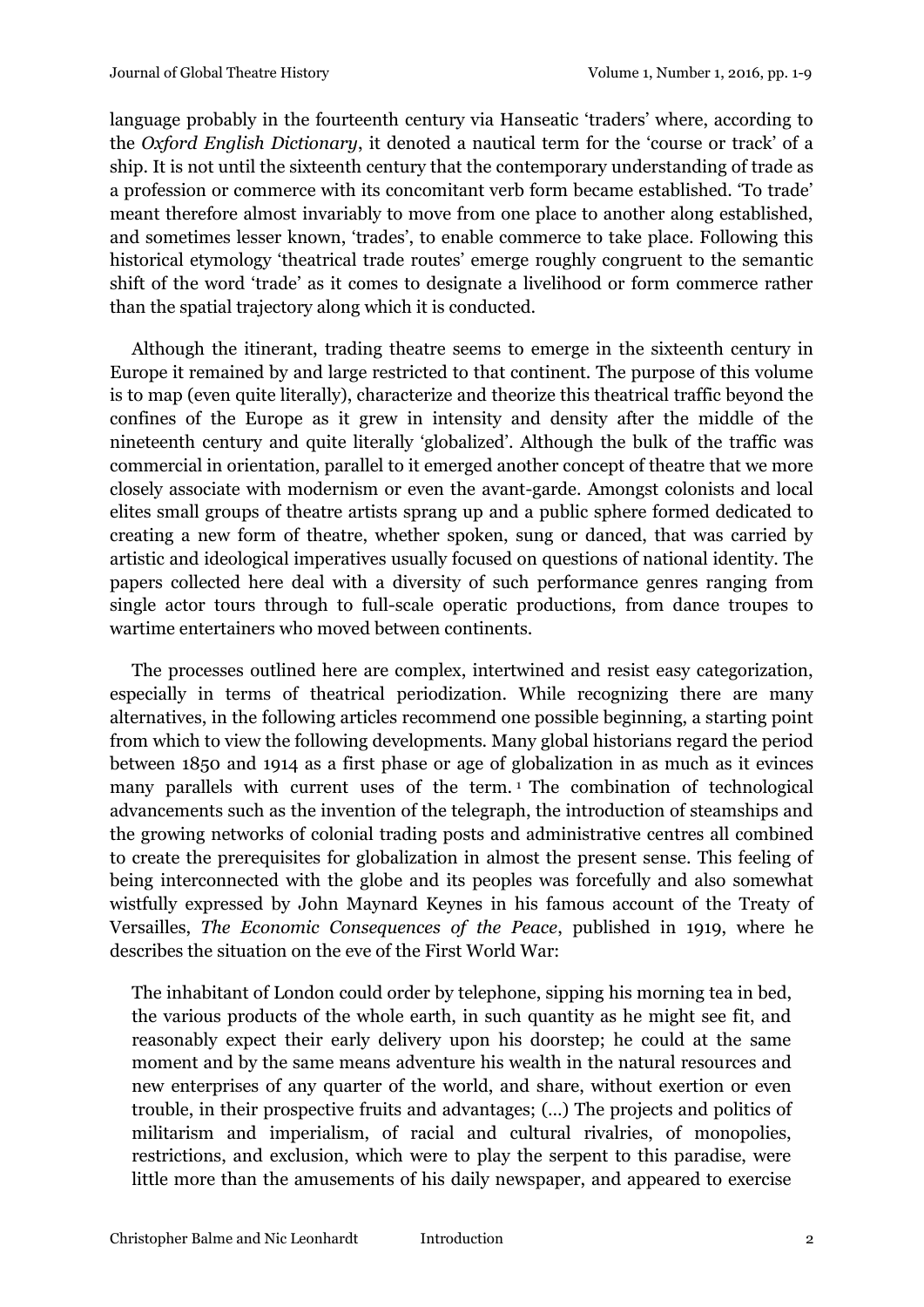almost no influence at all on the ordinary course of social and economic life, the internationalization of which was nearly complete in practice (Keynes, 1919, p. 9).

While the privileged London 'inhabitant' bears close resemblance to the author himself, the situation he describes is more general. The nearly complete 'internationalization', which Keynes observes from economic and social perspectives (he notes for instance that goods and foodstuffs were never so cheap as in the period preceding World War I), also had an impact on theatre, as it too began to internationalize or 'globalize' on an unprecedented scale. By the mid-1920s there were 2,499 permanent theatres in Europe alone. In the period post-dating 1890 over 1,500 theatres were built, most of them before 1914 (Hoffmann, 1966, p. 9). This pattern was repeated throughout many of the former and existing colonial empires, particularly in South-East Asia and Latin America. In addition to the construction of permanent theatre spaces, the same period sees a massive expansion of theatrical touring, which began to be organized on an industrial scale and brought European theatre to all those parts of the globe that could be reached by steamship or rail.

It is clear from the title that investigation of this phenomenon is primarily, at least initially, spatial in orientation. The focus on 'routes' directs our attention to connections between nodal points. We can probably safely assume that these nodal points emanated from metropolitan centres, especially those that functioned as imperial capital cities. We know from research into shipping routes, submarine telegraph trajectories, and later telephone lines, that very specific lines of communication were established and maintained primarily to service either the lines themselves or colonial towns and cities. One working hypothesis is that the theatrical trade made use of these existing routes and provided a kind of cultural superstructure to enhance living conditions in what were often entirely commercial, administrative and military centres. But it is equally important to track less obvious trajectories and routes, which probably established themselves between colonial centres, and not just between the metropolitan centre and the periphery. Preliminary research suggests that by the early twentieth century colonial centres became themselves nodal points connecting centres within a region (Frost, 2004) and some regions had trading networks that predated colonial times (Cohen, 2006).

## Commodification of theatre

In place of the old wants, satisfied by the production of the country, we find new wants, requiring for their satisfaction the products of distant lands and climes. In place of the old local and national seclusion and self-sufficiency, we have intercourse in every direction, universal inter-dependence of nations.<sup>2</sup>

With great prescience the authors of the above quoted Communist Manifesto observed an emerging inter-dependence of nations and multi-directional intercourse built around satisfying wants that transcended material commodities. This mid-nineteenth century globalization included also 'intellectual creations' leading ultimately, they supposed, to the emergence of a 'world literature'. Although Marx and Engels probably did not have theatre in mind their prediction proved accurate. Touring troupes carried theatre in its many genres to new markets and created a demand for a product that had often never been seen before in this form, although in many places other forms such as shadow plays,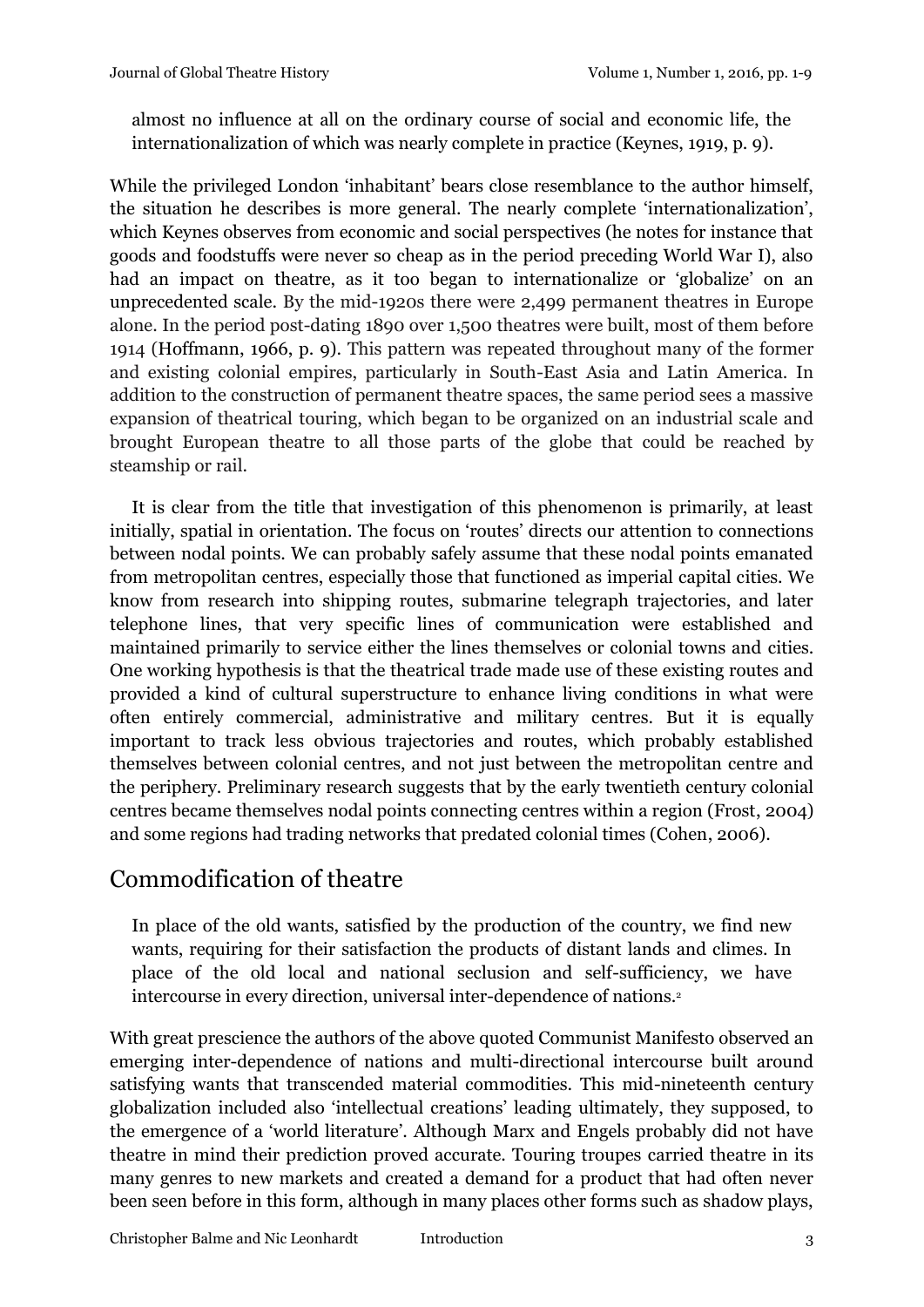Chinese opera and temple dances were of course very familiar. While touring European and American troupes did not introduce theatre per se, they did offer a new and apparently highly attractive variation of the medium. Its stories, its illusionistic scenery and special combination of spoken word, music and dance all combined to provide a new technology to accompany the telegraph, the rail and the steamship, and in fact was dependent on the latter.

Building on Tracy E. Davis's work (2000) that investigates the application of industrialisation and the dynamics of capitalist production to the theatre in nineteenth century Britain, we can ask how the new markets provided by the colonies throughout the world were harnessed by theatrical troupes and enterprises. Whether we follow the orthodox Marxist-Leninist interpretation of imperialism as a necessity for the investment of surplus capital, or more recent research which tends to focus on questions of selfregulating 'networks' and 'webs' (Potter, 2007), in the English-speaking world at least there seems little doubt that the commercial theatre model of the late nineteenth century saw in the colonies new markets and potential for profit maximisation.

If we are to understand the nature and extent of theatre on a global scale as it was produced and consumed in the late nineteenth and early twentieth centuries, we have to accept that it was almost indistinguishable from other forms of economic activity designed to produce, transport and sell products on a consumer market. Following the research paradigm of consumption studies, we could define this approach by understanding consumption to be 'a cultural organization of economic transactions, legal relations, social institutions, and ideological apparatuses that continually redrew the boundaries between social classes, between public and private life, between high art and low, and between men and women.' What Bermingham and Brewer (1995, p. 15) posit for the period 1600-1800 in Great Britain pertains even more so to the period of high empire 1860-1939 and the 'first age of globalization' (Ibid.). This period saw a huge outflow of theatrical productions from metropolitan centres that brought the full gamut of performance genres from vaudeville acts to high opera to numerous towns and cities around the globe. In this economy of desire and gratification theatre was predicated on mobility and transience for its economic survival, and promised palpable connection with the metropolitan centres and ways of life. Theatre was thus a part of circulating consumer products, which need to be considered within a research paradigm that balances economic with ideological and aesthetic imperatives.

Closely related to or indeed indivisible from the capitalist model are the interrelated notions of commodification and commodity chains. If we understand the latter as Hopkins and Wallerstein suggest, as 'a network of labor and production processes whose end result is a finished commodity', then through the study of such networks, as they also suggest, 'one can monitor the constant development and transformation of the worldeconomy's production system' (Hopkins and Wallerstein, 1994, p. 17). Although theatre and performance are far from their minds, we can still observe the same dynamics at work. A 'commodification paradigm' (Balme, 2005) can be applied to theatre history as a form of micro-analysis whereby persons, plays and productions can be followed as they move through time and space creating new forms of consumption. Commodification is thus not just a profit maximisation process, which turns a putative 'critical spectator' into a consumer, but is closely linked to ideological imperatives and discourses that inform it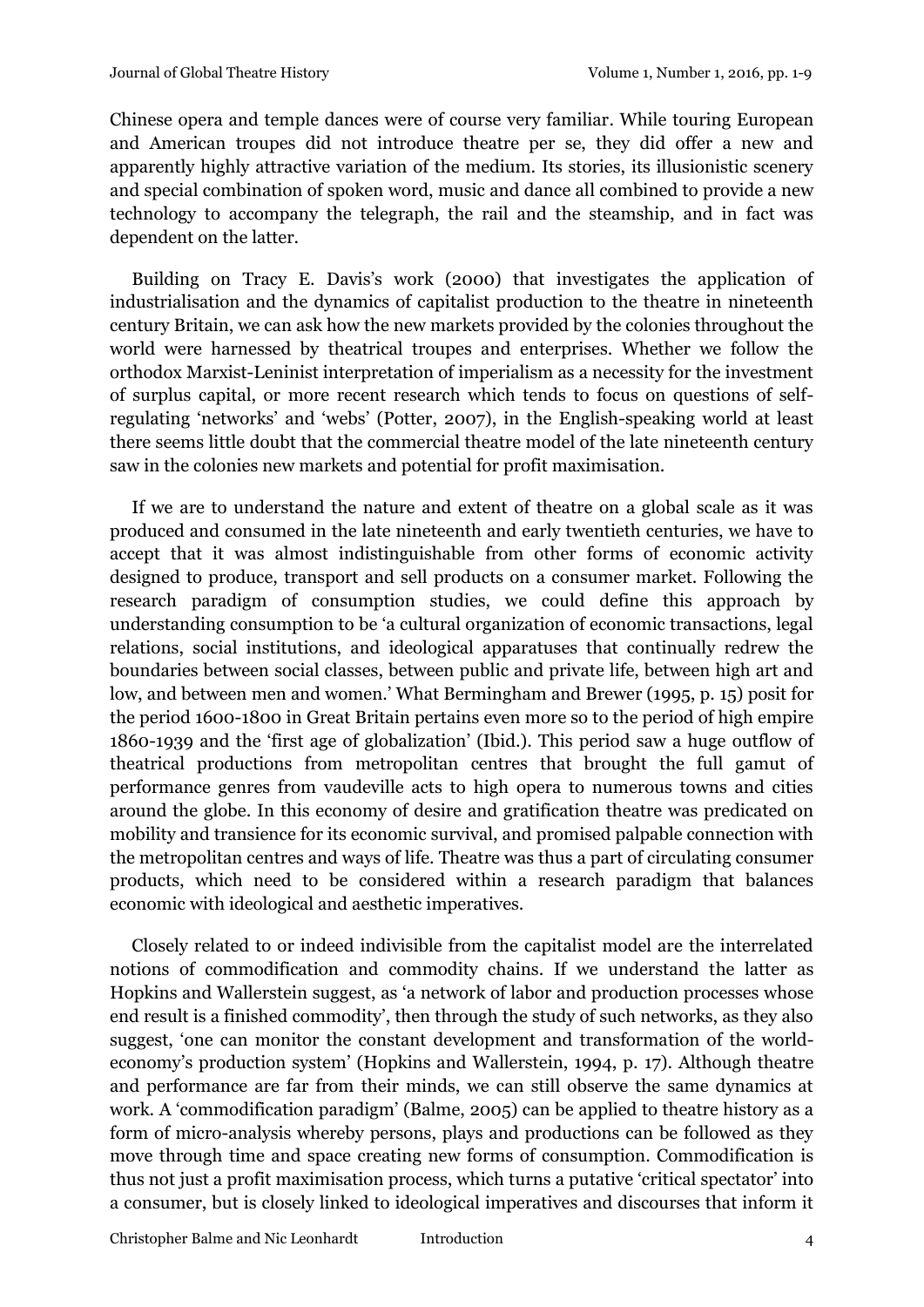and that it in turn forms. It can be investigated from diachronic, ideological and aesthetic perspectives. As Shannon Steen argues in her contribution, theatrical commodity chains did not just stretch from colonial centre to colonized periphery but were in fact multisited and structured around the movement of peoples in diasporic networks. They are always interconnected with other commodities. In the case of Chinese Opera for example which extended throughout South East Asia and around the Pacific Rim (Lei, 2006), the theatrical trade routes were set up to help Chinese migrants survive culturally and socially and were built on the interaction between three commodities: tea, opium, and gold.

There are good conceptual reasons for regarding theatre in terms of consumption and commodification. It's much vaunted ephemerality and seductive power place it much closer to consumables such as tea and opium than to more durable commodities like gold. To trade in the theatre, especially in distant markets far from the point of metropolitan origin, required considerable investment in knowledge, nerves and sheer entrepreneurial *chutzpa*. The important point is, however, that the theatrical trade was not independent or in some way transcendent of the material economy but inextricably implicated in it.

## Circulation and mobility

As Ulf Hannerz notes in *Transnational Connnections*: 'People, meanings, and meaningful forms which travel fit badly with what have been conventional units of social and cultural thought' (Hannerz, 1996, p. 20). This has no doubt to do with the fact that the 'container' of the nation-state, as Ulrich Beck (2006) has argued, still continues to dominate research paradigms in the humanities and social sciences. Recent interest in questions of circulation and mobility are to be understood as an attempt to overcome these old patterns and restrictions. Stephen Greenblatt's manifesto on cultural mobility (Greenblatt, 2010) is a clear signal to engage in research into how the movement of ideas, peoples and institutions have influenced history. Greenblatt's call is to revise the still virulent legacy of nation-state-based cultural history by recognizing mobility and cultural exchange as the norm and not the derivative form: 'The problem is that the established analytical tools have taken for granted the stability of cultures, or at least have assumed that in their original or natural state, before they are disrupted or contaminated, cultures are properly rooted in the rich soil of blood and land and that they are virtually motionless.' (Ibid. p. 3)

It takes therefore little effort to recognise the importance of circulation and the ability; the question is rather how we can design research questions that go beyond just tracing movement (although this must also be done) and perhaps see circulation as a cultural form or structure sui generis. In an influential article Lee and Li Puma have made such a suggestion: 'circulation is a cultural process with its own forms of abstraction, evaluation, and constraint, which are created by the interactions between specific types of circulating forms and the interpretive communities built around them. It is in these structured circulations that we identify cultures of circulation' (Lee and LiPuma, 2002, p. 192). They argue that it is necessary to overcome an established dichotomy that sees performativity as the mode in which meaning is created 'whereas circulation and exchange have been seen as processes that *transmit* meanings, rather than as constitutive acts in themselves'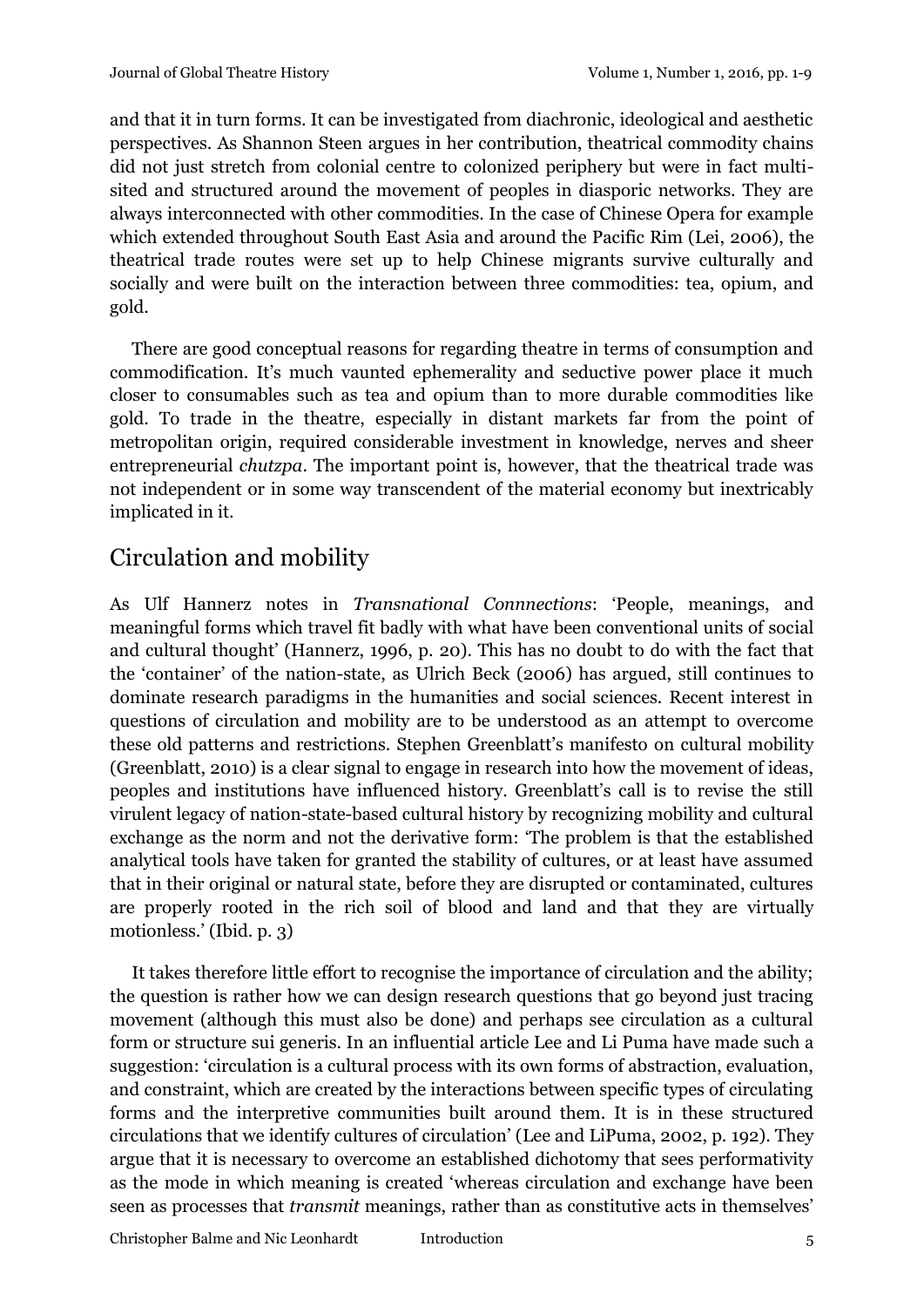(Ibid.). By linking performativity with circulation it might be possible to arrive at a more legible and productive *cultural* account of economic, and we should add, theatrical processes.

If we interconnect theatrical performance (a quintessential cultural act) with trade (traditionally the prototypical form of economic exchange) we can re-examine the activities of touring troupes, itinerant performers, brokers and managers in the light of current forms of globalization as well as in the context of the historical period of early globalization. In the framework of theatrical trade routes, it is useful to see the circulation of theatre and performance not just as a relationship between two nodal points – points of origin and arrival – but also as a phenomenon sui generis. The circulating performance is no doubt subject to different codes and modes of reception than the one located within an established cultural matrix. Recent conflicts over the 'resettlement' of Roma have highlighted once again how deeply unsettling cultural practices of mobility and nomadism remain. The provocation and attraction of the 'travelling circus', once proverbial, is now receding from our cultural memory, but in the period we are looking at, such practices were still highly controversial. As we will be looking at many different cultural and regional contexts, it is rewarding to examine how notions of mobility, which encompass movement from and to inhabited cultural spaces, impacted.

## Brokers and performers

The somewhat abstract concepts adumbrated above are ultimately profitless without examining the human ingenuity required to execute these processes. While there has been some work done tracking prominent performers and troupes such as Fanny Elssler, Sarah Bernhardt, Adelaide Ristori or the Meininger, a largely neglected area of activity pertains to the managers and impresarios who organized, marketed and executed the theatrical trade. Although most tended to focus on one country or even city such as the Shubert Bros in New York, J.C. Williamson in Australia, or I. W. Schlesinger in South Africa, their activities were inevitably transnational as they ceaselessly traversed the oceans between metropolitan centre and colonial periphery recruiting performers and productions. Their activities have been largely ignored by theatre historians because their talents were more focused on making money than art.<sup>3</sup> Yet without them, the theatre trade would have remained largely the domain of individual performers and enterprising local promoters. It would certainly never have attained the scale it did, complete with all the trappings and tactics of monopoly capitalism. To call Williamson, the Shuberts or Schlesinger 'managers' or impresarios is to understate the scale of their operations, which became almost complete monopolies, owning and leasing all vertical levels of theatrical distribution from production to ownership of buildings. While all three had a firm national base from which they conducted their transnational operations, Maurice E. Bandmann, who is studied by Christopher Balme in this special issue, constitutes a new type of 'global' theatre entrepreneur. Bandmann, born in New York in 1872 as the son of German-Jewish Shakespearian actor, Daniel Bandmann, grew up in England and Germany, but built a theatrical empire between 1900 and 1922 from a headquarters based in Calcutta. Bandmann traded in theatre along a route that stretched from Gibraltar to Yokohama. Although his product was drawn chiefly from London and his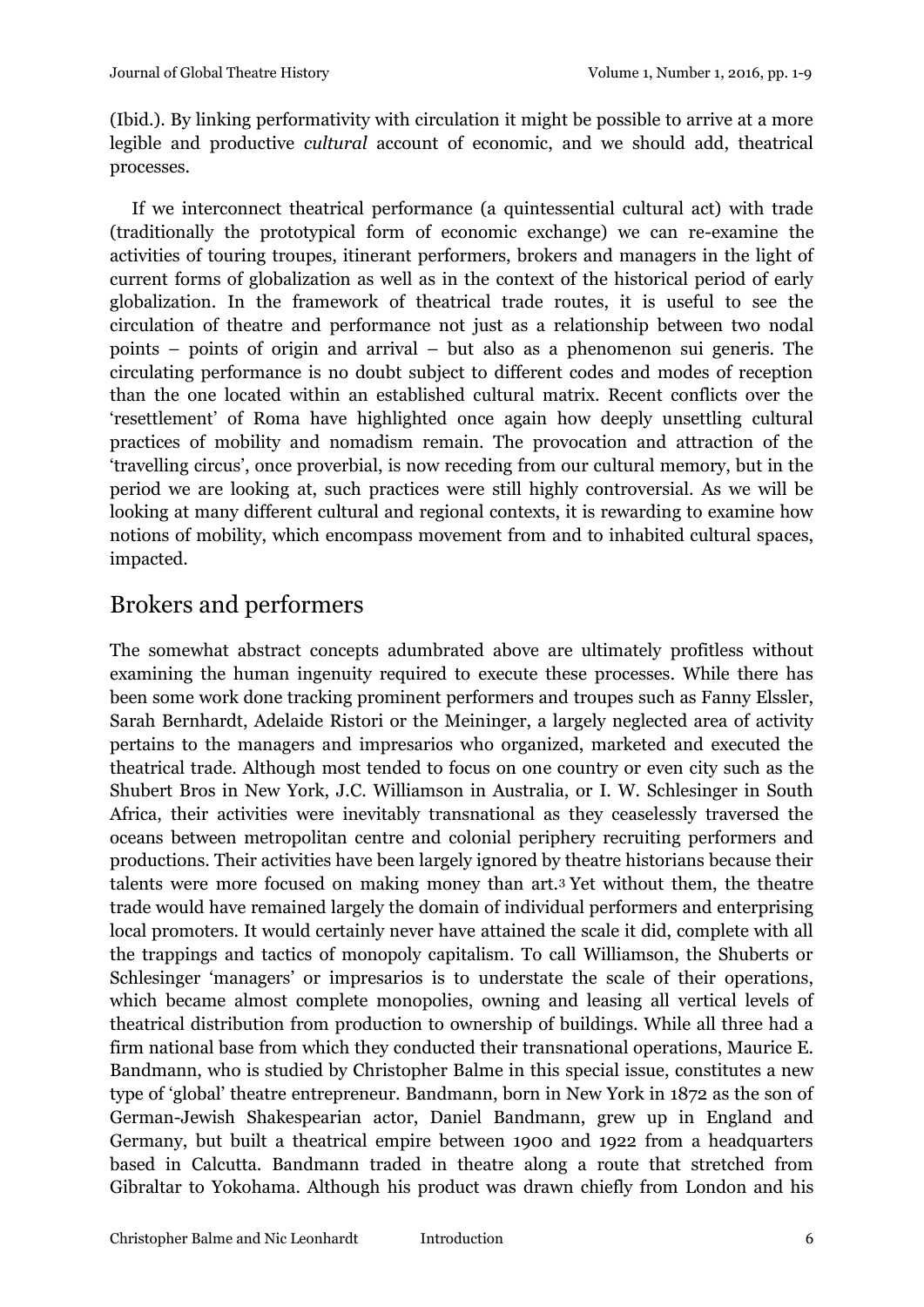audiences were in the first instance Europeans, his enterprise depended economically on attracting audiences from multiple cultural backgrounds. Bandmann and his ilk can thus be regarded as cultural brokers in that they guaranteed for the first time an almost unbroken supply of theatre as opposed to the prevailing model of intermittent visits from itinerant performers.

Although we tend not to think of mobility in connection with institutions – in fact the latter would appear to be semantically antithetical to the former –, an important but largely under-researched corollary of the theatre trade is the relocation of theatre as an institution. Whether in the form of academies, state-supported theatres or educational initiatives, we need to ask if there were direct or indirect connections between the movement of performances and performers during the high imperial/capitalist phase and the later post-independence initiatives to institutionalise this form of entertainment. The construction of buildings alone did not guarantee institutionalization as some of the examples in this volume illustrate. If the buildings survived at all, then mostly as cinemas. Only recently have local authorities and patrons begun to reinvest in the legacy of turn of the century theatre construction. It is especially necessary to trace as precisely as possible the paths of informational exchange, the migration of 'experts', the circulation of ideas, traditions, and aesthetic norms that gradually led to the implementation of globally comparable institutions.

## Spheres, Routes and Contact Zones

Mobility, circulation and theatrical trading routes demand hubs where theatrical commodities are exchanged. If we assume that theatrical trade routes are connected by nodal points emanating from the metropolitan centres, then cities, theatrical venues and urban institutions can be considered hubs or contact zones for cultural entanglements where cultural goods and ideas are traded. Contact zones refer 'to social spaces where cultures meet, clash, and grapple with each other, often in contexts of highly asymmetrical relations of power, such as colonialism, slavery, or their aftermaths as they are lived out in many parts of the world today' (Pratt, 1991). Seen from a global historical perspective, the term contact zone can help us to pinpoint real and virtual social spaces where different objects, goods, people, desires, conventions, meet and clash, where various social classes and patrons from different regions come together, and where conventional boundaries (economic, cultural, social) might be crossed. Contact zones and hubs were places where tradition and modernization as well as different regimes (scopic, economic, social, aesthetic) converged. The papers collected here address contact zones of various kinds such as theatres in colonial cities and European centres, world fairs (gathering international artists and creating exotic imaginaries), hotels and ships (temporarily bringing together diplomats, artists, and theatrical managers), department stores (creating visual spectacles and offering worldwide goods).

The articles collected here address some of these complex and for the most part underresearched questions. The editors hope that these contributions will give rise to more research on these issues, which continue to impinge on the present.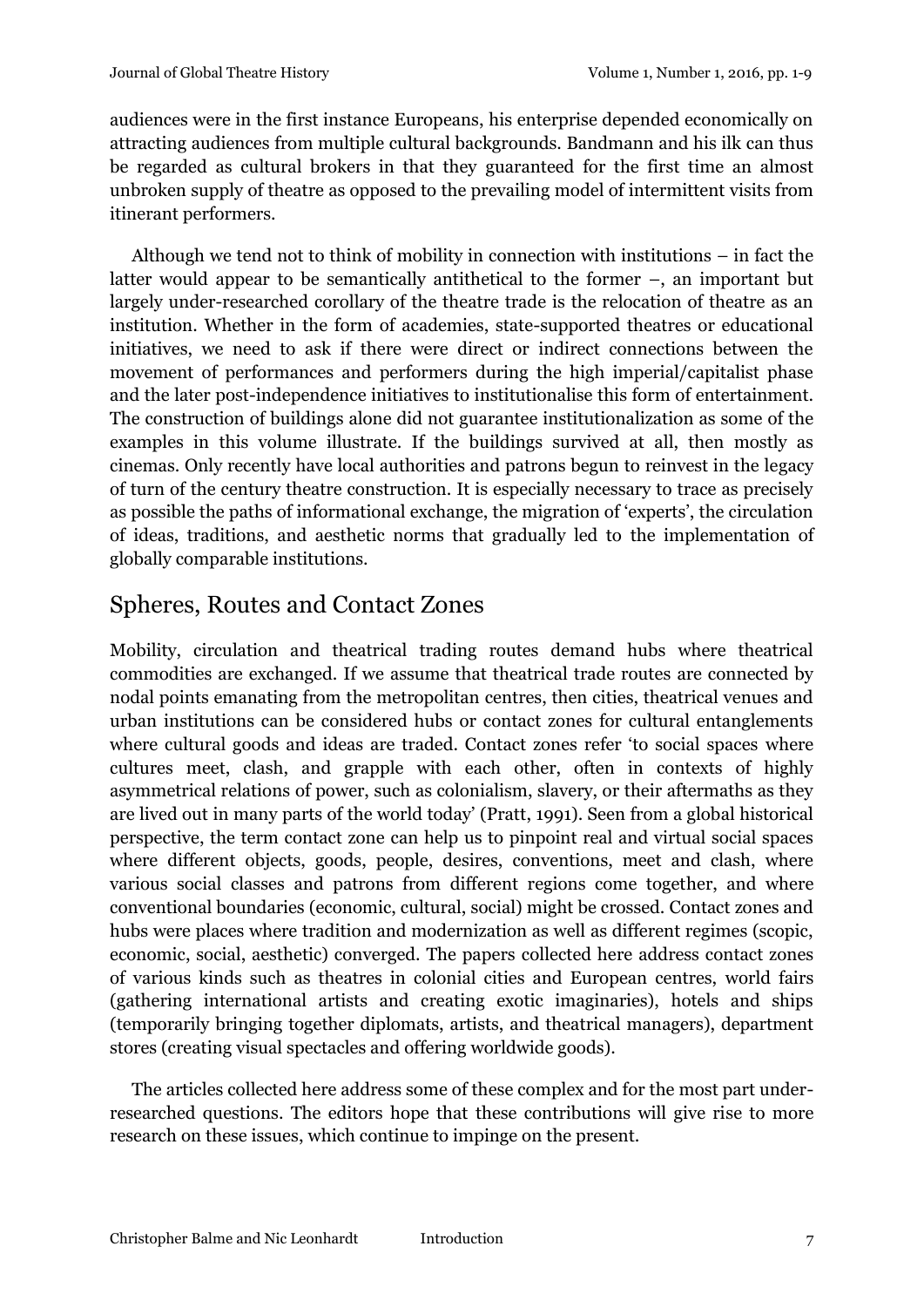#### Endnotes

- <sup>1</sup> From an economic perspective, see for example Mishkin (2006, pp. 2-3): 'The current Age of Globalization is the second great wave of globalization of international trade and capital flows. The first occurred from 1870 to 1914, when international trade grew at 4% annually, rising from 10% of global output (measured as *gross domestic product* or GDP) in 1870 to over 20% in 1914, while international flows of capital grew annually at 4.8% and increased from 7% of GDP in 1870 to close to 20% in 1914. … This first wave of globalization was accompanied by unprecedented prosperity. Economic growth was high: from 1870 to 1914, world GDP per person grew at an annual rate of 1.3%, while from 1820 to 1870 it grew at the much smaller rate of 0.53%.'
- <sup>2</sup> Karl Marx and Friedrich Engels *Manifest der Kommunistischen Partei* [*Manifesto of the Communist Party*]. February 1848.
- <sup>3</sup> A notable exception is Marlis Schweitzer (2012 and 2015) who has examined the mobility and activities of the impresario Charles Frohmann.

#### References

- Appadurai, Arjun (2003): *Modernity at Large*. 6<sup>th</sup> edn (Minneapolis [et al.]: University of Minnesota Press).
- Balme, Christopher (2005) 'Selling the Bird: Richard Walton Tully's *The Bird of Paradise* and the Dynamics of Theatrical Commodification', *Theatre Journal* 57:1, pp. 1-20.
- Bayly, C. A. (2004). *The birth of the modern world, 1780-1914: global connections and comparisons* (Malden, Mass.; Oxford, Blackwell).
- Beck, Ulrich (2006). *The Cosmopolitan Vision* (Cambridge: Polity Press).
- Bermingham, Ann and John Brewer (1995) (eds.) *The Consumption of Culture 1600-1800: Image, Object, Text* (London: Routledge).
- Cohen, Matthew Isaac (2006). *The Komedie Stamboel: Popular Theater in Colonial Indonesia, 1891-1903*. (Athens, OH and Leiden: Ohio University Press and KITLV Press).
- Davis, Tracy C. (2000). The *economics of the British stage, 1800-1914*. (Cambridge, U.K. ; New York, Cambridge University Press).
- Frost, M. R. (2004). 'Maritime Networks and the Colonial Public Sphere, 1840-1920', *New Zealand Journal of Asian Studies* 6 (2), pp. *63-94*.
- Greenblatt, Stephen (2010). *Cultural mobility: a manifesto* (Cambridge, UK; New York, Cambridge University Press).
- Hopkins, Terence K, Immanuel Wallerstein (1994). 'Commodity Chains: Construct and Research', in: Gereffi, Gary, and Miguel Korzeniewicz: *Commodity Chains and Global Capitalism*. Westport: Greenwoord Press, pp. 17-20.
- Hannerz, Ulf (1996). *Transnational Connections. Culture, People, Places* (London, New York: Routledge).
- Henke, Robert and Nicholson, Eric (2008). *Transnational exchange in early modern theater* (Aldershot: Ashgate).
- Hoffmann, H.-C. (1966). *Die Theaterbauten von Fellner und Helmer* (Munich: Prestel).
- Keynes, John Maynard (1920). *The Economic Consequences of the Peace* 2nd edn (New York Harcourt, Brace and Howe).
- Lee, Benjamin, Edward LiPuma (2002). 'Cultures of Circulation: The Imaginations of Modernity', *Public Culture* 14(1), pp. 191–213.
- Lei, Daphne P. (2006). *Operatic China: Staging Chinese Identity across the Pacific* (London: Palgrave).
- Mishkin, Frederic S. (2006). *The next great globalization: how disadvantaged nations can harness their financial systems to get rich* (Princeton, N.J.: Princeton University Press).
- Potter, S. J. (2007). 'Webs, Networks, and Systems: Globalization and the Mass Media in the Nineteenthand Twentieth-Century British Empire', *The Journal of British Studies* 46(3), pp. 621–646.